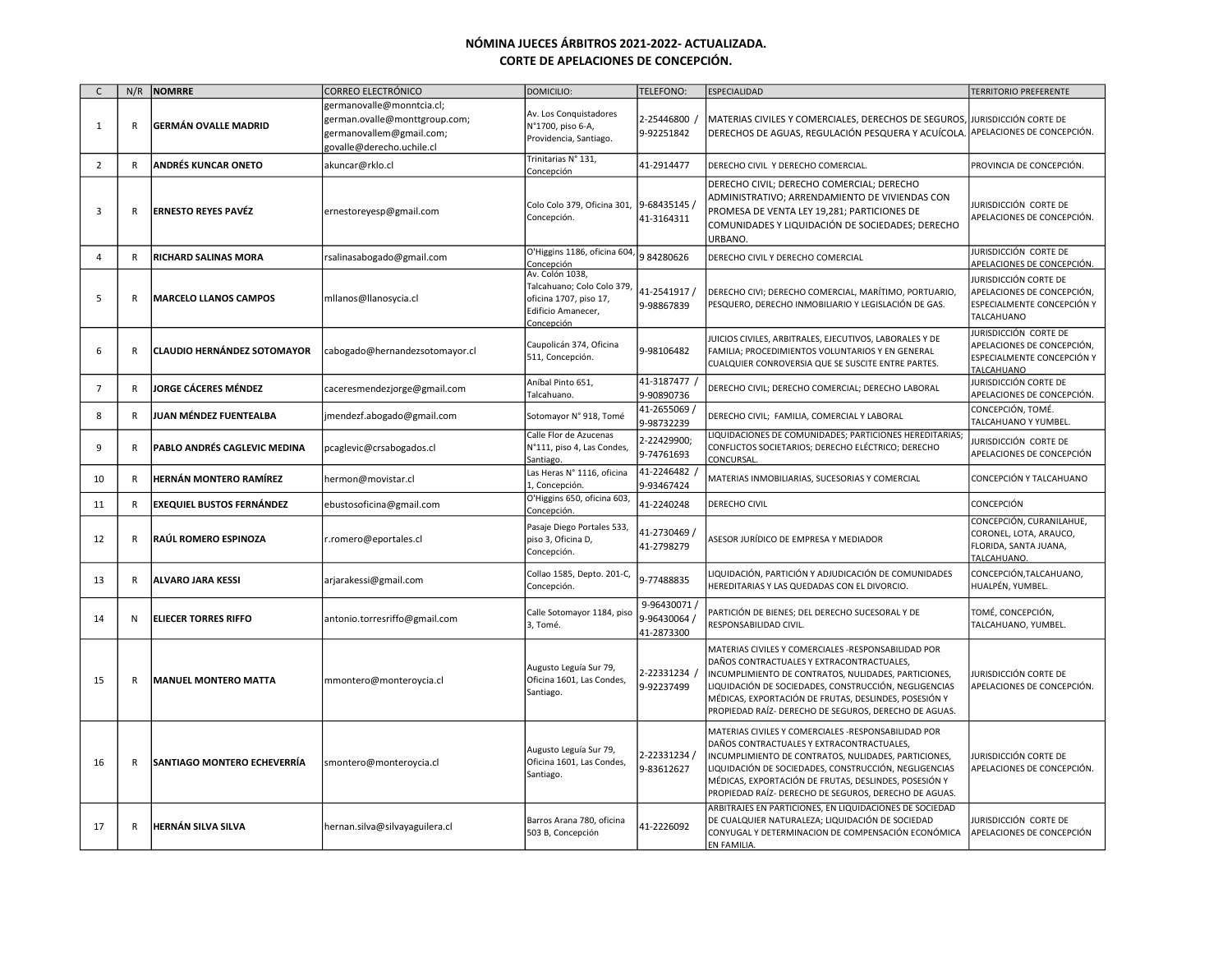| 18 | $\mathsf R$  | <b>MARIACRUZ GARRETÓN ROMERO</b> | mariacruz.garreton@gmail.com        | Valdivia 300, oficina 801,<br>Los Ángeles                         | 43-2319474 /<br>9-98260028             | DERECHO CIVIL; DERECHO COMERCIAL EN ESPECIAL PARTICIÓN DE<br>BIENES, LIQUIDACIÓN DE SOCIEDAD CONYUGAL Y SOCIEDADES<br>COMERCIALES, SOLUCIÓN DE CONTROVERSIAS ENTRE SOCIOS Y<br>AQUELLAS RELACIONADAS CON ASOCIACIÓN O CUENTAS EN<br>PARTICIPACIÓN Y DERECHO LABORAL, JUICIOS DE LEASING<br>HABITACIONAL Y SERNAC FINANCIERO | LOS ÁNGELES, NACIMIENTO,<br>SANTA BÁRBARA, CABRERO,<br>MULCHÉN Y LAJA.                                                                    |
|----|--------------|----------------------------------|-------------------------------------|-------------------------------------------------------------------|----------------------------------------|-----------------------------------------------------------------------------------------------------------------------------------------------------------------------------------------------------------------------------------------------------------------------------------------------------------------------------|-------------------------------------------------------------------------------------------------------------------------------------------|
| 19 | $\mathsf{R}$ | <b>CARLOS MARTÍNEZ ELGUETA</b>   | cmartinezelgueta@gmail.com          | O'Higgins 1186, oficina<br>1303, Concepción.                      | 41-2954897<br>9-95796611               | JUICIOS DE PARTICIÓN DE COMUNIDADES HEREDITARIAS Y<br>LIQUIDACIÓN DE SOCIEDADES CONYUGALES Y TODO TIPO DE<br>COMUNIDADES.                                                                                                                                                                                                   | JURISDICCIÓN CORTE DE<br>APELACIONES DE CONCEPCIÓN                                                                                        |
| 20 | N            | ALBERTO NÚÑEZ PONCE              | anppescayderecho@yahoo.es           | Calle Vía Azul N°3763, Lo<br>Curro, Vitacura, Santiago            | 2-23124659 /9<br>50207512              | DERECHO DEL MAR, MARÍTIMO, DERECHO INTERNACIONAL<br>PRIVADO; DERECHO COMERCIAL, CIVIL, MINERO, DERECHO DE<br>FAMILIA, DERECHO COMERCIAL, DERECHO DE AGUAS.                                                                                                                                                                  | LOS ÁNGELES, CABRERO,<br>CONCEPCIÓN, TALCAHUANO,<br>TOMÉ, CORONEL, LEBU, ARAUCO,<br>CURANILAHUE Y CAÑETE.                                 |
| 21 | R            | JUAN ARELLANO VAILLANT           | jlarellanov@gmail.com               | Colo Colo 379, oficina 903,<br>Concepción                         | 41-2246631<br>9-78886884               | CIVIL, COMERCIAL Y FAMILIA.                                                                                                                                                                                                                                                                                                 | CONCEPCIÓN, TALCAHUANO,<br>YUMBEL Y SANTA BÁRBARA                                                                                         |
| 22 | $\mathsf{R}$ | <b>SERGIO HIDALGO CAMPOS</b>     | hidalgocampos@gmail.com             | Lautaro nº 279, oficina 202,<br>Los Ángeles.                      | 43-2630062<br>9-85007417               | CIVIL Y COMERCIAL.                                                                                                                                                                                                                                                                                                          | PROVINCIA DE BÍO BÍO;<br>COMUNA DE LOS ÁNGELES,<br>SANTA BÁRBARA, CABRERO,<br>MULCHÉN.                                                    |
| 23 | R            | <b>MANUEL SOTO RIVAS</b>         | mansotorivas@gmail.com              | Unzueta 375, Mulchén.                                             | 9-96142161                             | DERECHO CIVIL EN ESPECÍFICO, PARTICIÓN DE BIENES DE<br>COMUNIDADES, COMERCIAL Y PATRIMONIAL DE FAMILIA.                                                                                                                                                                                                                     | LAJA, LOS ÁNGELES, MULCHÉN,<br>SANTA BÁRBARA.                                                                                             |
| 24 | R            | <b>CRISTIAN FUENZALIDA SILVA</b> | cristian.fuenzalida.silva@gmail.com | Cochrane 635, Torre A,<br>Oficina 605, Concepción.                | 9-84281131                             | DERECHO CIVIL: PARTICIONES, LIQUIDACIONES DE<br>COMUNIDADES, CONTRATOS DE PROMESA, COMPRAVENTA,<br>ARRENDAMIENTO Y OTROS; DERECHO COMERCIAL: DERECHO<br>SOCIETARIO Y CONTRATOS DE SEGURO.                                                                                                                                   | ARAUCO, LOS ÁNGELES,<br>CABRERO, LAJA, MULCHÉN,<br>NACIMIENTO, YUMBEL, FLORIDA,<br>SANTA JUANA, LOTA,<br>CONCEPCIÓN, TALCAHUANO Y<br>TOMÉ |
| 25 | $\mathsf{R}$ | JORGE RIVERA ABATTO              | jorgeriverabatto@gmail.com          | Diagonal Pedro Aguirre<br>Cerda Nº 1151, piso 3,<br>Concepción.   | 9-94009448                             | DERECHO MARÍTIMO, DERECHO ADUANERO, DERECHO CIVIL,<br>DERECHO COMERCIAL.                                                                                                                                                                                                                                                    | CONCEPCIÓN, TALCAHUANO,<br>TOMÉ, LOS ÁNGELES, CABRERO,<br>YUMBEL, CORONEL, LOTA,<br>CURANILAHUE, ARAUCO Y<br>CAÑETE.                      |
| 26 | $\mathsf{R}$ | RAÚL GARRETÓN ROMERO             | raulgarreton@gmail.com              | Valdivia 300, oficina 801,<br>Los Ángeles.                        | 43-2319474<br>9-99974771               | DERECHO CIVIL; DERECHO COMERCIAL, PARTICIÓN DE BIENES,<br>LIQUIDACIÓN DE SOCIEDAD CONYUGAL Y SOCIEDADES<br>COMERCIALES, SOLUCIÓN DE CONTROVERSIAS ENTRE SOCIOS Y<br>AQUELLAS RELACIONADAS CON ASOCIACIÓN O CUENTAS EN<br>PARTICIPACIÓN Y DERECHO LABORAL                                                                    | LOS ÁNGELES, NACIMIENTO,<br>SANTA BÁRBARA, CABRERO,<br>MULCHÉN Y LAJA.                                                                    |
| 27 | $\mathsf{R}$ | RODRIGO PAVÉZ GONZALEZ           | rpavezestudio1@gmail.com            | Aníbal Pinto Nº 531, Oficina<br>62, Concepción.                   | 9-82361775<br>9-88083958<br>41-2251375 | <b>DERECHO CIVIL</b>                                                                                                                                                                                                                                                                                                        | JURISDICCIÓN CORTE DE<br>APELACIONES DE CONCEPCIÓN.                                                                                       |
| 28 | $\mathsf{R}$ | ALVARO CANIHUANTE OLLARZÚ        | alvaro.aco@gmail.com                | Anibal Pinto 531, oficina<br>62. Concepción.                      | 9-91936356                             | <b>DERECHO CIVIL</b>                                                                                                                                                                                                                                                                                                        | Jurisdicción corte de<br>APELACIONES DE CONCEPCIÓN.                                                                                       |
| 29 | N            | <b>MARIO CUBILLOS GAENSLY</b>    | mariocubillos@concepcionabogados.cl | Diagonal Pedro Aguirre<br>Cerda N°1025, Oficina 21,<br>Concepción | 9-94793834                             | JUICIOS CIVILES, EJECUTIVOS, LABORALES Y ARBITRALES.                                                                                                                                                                                                                                                                        | JURISDICCIÓN CORTE<br>APELACIONES DE CONCEPCIÓN.                                                                                          |
| 30 | R            | <b>GASTÓN BARRIL MOLINA</b>      | gbarril@eaemb.cl                    | Diagonal Pedro Aguirre<br>Cerda 1151, piso 3,<br>Concepción       | 9-79793575                             | DERECHO CIVIL Y DERECHO COMERCIAL.                                                                                                                                                                                                                                                                                          | CONCEPCIÓN, TALCAHUANO,<br>TOMÉ, LOS ÁNGELES, CABRERO,<br>YUMBEL, CORONEL, LOTA,<br>CURANILAHUE, ARAUCO Y<br>CAÑETE                       |
| 31 | R            | <b>ENRIQUE SILVA SEGURA</b>      | enriquesilvas@yahoo.es              | Prat 205, Depto. 1004,<br>Concepción                              | 9-99490764                             | DERECHO CIVIL Y DERECHO PROCESAL                                                                                                                                                                                                                                                                                            | CONCEPCIÓN Y TALCAHUANO.                                                                                                                  |
| 32 | N            | CÉSAR GONZÁLEZ GONZÁLEZ          | gonzalezcesar260580@gmail.com       | Calle Colo Colo N°696,<br>Oficina 205, Los Ángeles.               | 9-54125206                             | ARÉA FINANCIERA, TRIBUTARIA, CONTABLE, CIVIL Y COMERCIAL.                                                                                                                                                                                                                                                                   | LOS ÁNGELES,MULCHÉN, LAJA,<br>SANTA BÁRBARA, NACIMIENTO,<br>CABRERO Y YUMBEL.                                                             |
| 33 | $\mathsf{R}$ | <b> MOISÉS VERGARA CÁRDENAS</b>  | abogadomvc@gmail.com                | Diagonal Pedro Aguirre<br>Cerda N° 1151, piso 3,<br>Concepción    | 9-79865287                             | DERECHO CIVIL (BIENES Y SUCESORIO); DERECHO COMERCIAL<br>(SOCIEDADES)                                                                                                                                                                                                                                                       | PROVINCIAS DE CONCEPCIÓN Y<br>BÍO BÍO.                                                                                                    |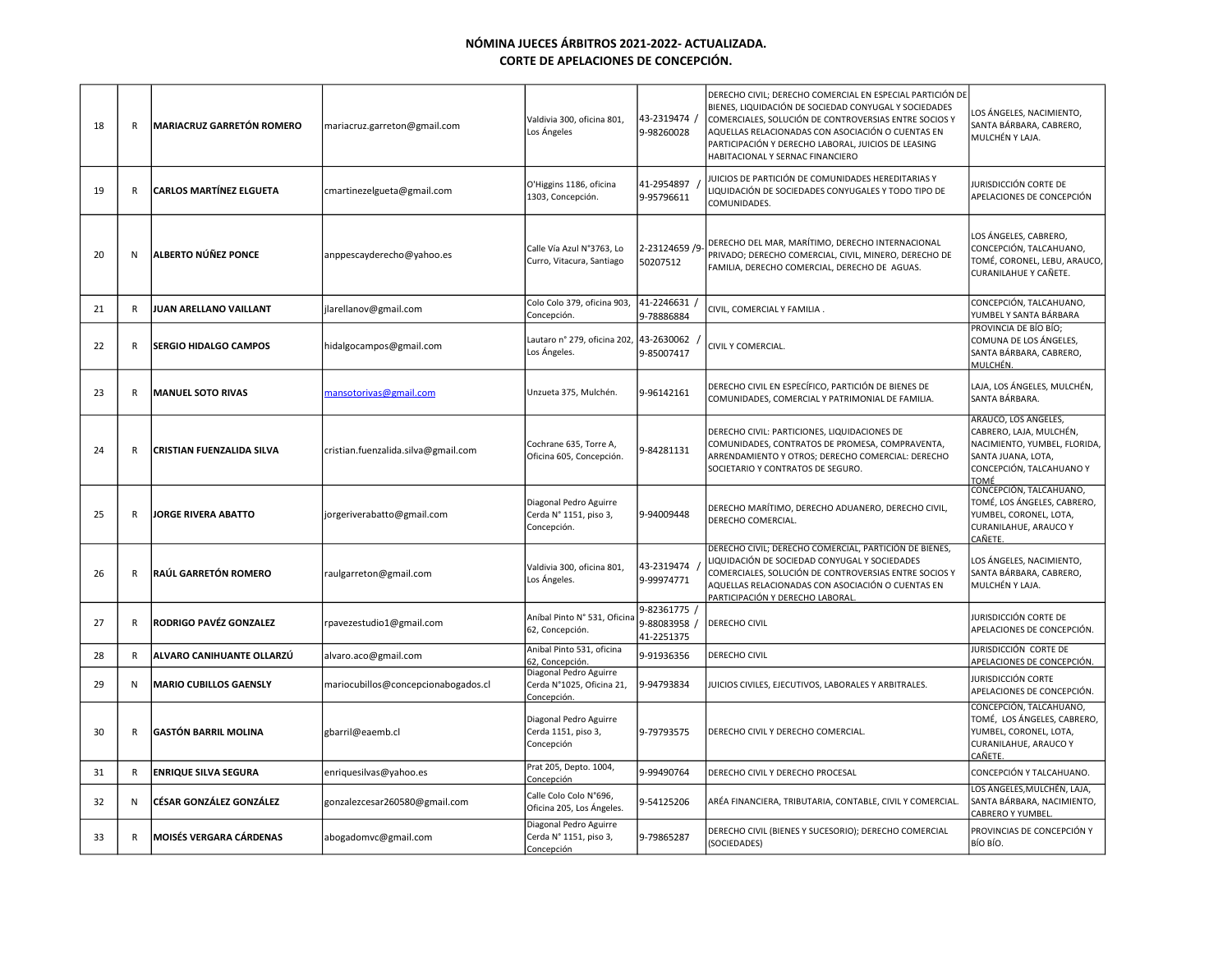| 34 | N            | SAMUEL OSORIO VEGA                         | samuelandres@barrister.cl           | Ongolmo 532, Concepción                                                                                      | 9-98853084                | 1) PARTICIONES DE COMUNIDADES DE BIENES CON O SIN ACTIVOS<br>INDUSTRIALES.2) CONTROVERSIAS, DISOLUCIÓN Y LIQUIDACIÓN<br>DE SOCIEDADES.3) CONTRATOS DE CONSTRUCCIÓN E<br>INFRAESTRUCTURA EN GENERAL.                                                                                                                                                                                                                                                                                                                                                                                                                                                                                                   | CONCEPCIÓN, TALCAHUANO,<br>TOMÉ, CORONEL, SANTA<br>JUANA, YUMBEL, CABRERO.            |
|----|--------------|--------------------------------------------|-------------------------------------|--------------------------------------------------------------------------------------------------------------|---------------------------|-------------------------------------------------------------------------------------------------------------------------------------------------------------------------------------------------------------------------------------------------------------------------------------------------------------------------------------------------------------------------------------------------------------------------------------------------------------------------------------------------------------------------------------------------------------------------------------------------------------------------------------------------------------------------------------------------------|---------------------------------------------------------------------------------------|
| 35 | N            | <b>FRANCOISE ETCHEBERRY PARÉS</b>          | fetcheberry@barrister.cl            | Ongolmo 532, Concepción                                                                                      | 9-82663745                | 1) PARTICIONES DE COMUNIDADES DE BIENES CON O SIN ACTIVOS<br>INDUSTRIALES.<br>2) CONTROVERSIAS, DISOLUCIÓN Y LIQUIDACIÓN DE SOCIEDADES.                                                                                                                                                                                                                                                                                                                                                                                                                                                                                                                                                               | CONCEPCIÓN. TALCAHUANO,<br>TOMÉ, CORONEL, SANTA<br>JUANA, YUMBEL, CABRERO.            |
| 36 | R            | <b>CRISTIAN ECHAYZ CARRASCO</b>            | echayz@gmail.com                    | O'Higgins 630, oficina 504,<br>Concepción                                                                    | 41-2735451<br>952288899   | DERECHO CIVIL EN GENERAL. LIQUIDACIÓN DE SOCIEDADES<br>CIVILES, COMERCIALES, CONYUGALES; LIQUIDACIÓN Y PARTICIÓN<br>DE COMUNIDADES HEREDITARIAS. ASUNTOS CONTENCIOSOS DE<br>SEGUROS. ARBITRAJE DE CONTRATOS.                                                                                                                                                                                                                                                                                                                                                                                                                                                                                          | JURISDICCIÓN CORTE DE<br>APELACIONES DE CONCEPCIÓN.                                   |
| 37 | R            | <b>GONZALO CORTEZ MATCOVICH</b>            | gcortez@udec.cl                     | O'Higgins N° 940, Oficina<br>903, Concepción.                                                                | 41-2203285                | CIVIL Y COMERCIAL                                                                                                                                                                                                                                                                                                                                                                                                                                                                                                                                                                                                                                                                                     | JURISDICCIÓN CORTE DE<br>APELACIONES DE CONCEPCIÓN.                                   |
| 38 | N            | <b>BYRON SMITH CLARK</b>                   | bsmithc@clarkyrodriguez.cl          | Tucapel 452, Oficina M,<br>Concepción                                                                        | 72348369                  | 41-2251899 / 9 DERECHO CIVIL Y DE CONTRATOS; DERECHO SUCESORIO;<br>PARTICIÓN DE BIENES RESPECTO DE COMUNIDADES Y HERENCIAS                                                                                                                                                                                                                                                                                                                                                                                                                                                                                                                                                                            | CONCEPCIÓN, TALCAHUANO,<br>CORONEL, TOMÉ, FLORIDA, LEBU,<br>CURANILAHUE, LOS ÁNGELES. |
| 39 | R            | ALFONSO SANTINI ZAÑARTU                    | alfonso.santini@santiniabogados.cl  | San Martín N°642, Depto.<br>503, Concepción.                                                                 | 9-99055543                | I) DERECHO CIVIL (RESPONSABILIDAD CONTRACTUAL Y<br>EXTRACONTRACTUAL, NULIDADES, PARTICIONES, SUCESORIO,<br>CONSTRUCCIÓN, NEGLIGENCIAS MÉDICAS, EXPORTACIÓN DE<br>FRUTAS), DERECHO COMERCIAL (SEGUROS CONTRA TODO<br>RIESGO, LIQUIDACIÓN DE SOCIEDADES MERCANTILES,<br>CONFLICTOS SOCIETARIOS, INFRAESTRUCTURA, MARÍTIMO Y<br>NAVIERO), DERECHO ADMINISTRATIVO (PESCA, ACUICULTURA),<br>DERECHO CONSTITUCIONAL,<br>RECURSOS NATURALES (DERECHOS MINERO, DE AGUAS,<br>AMBIENTAL Y ENERGÍA). II) LITIGACIÓN EN TRIBUNALES<br>ORDINARIOS (CORTE SUPREMA, CORTES DE APELACIONES Y<br>TRIBUNALES INFERIORES), ESPECIALES (TRIBUNAL AMBIENTAL),<br><b>ARBITRALES Y</b><br>I DMINICTRATIVOS (SEREMI MINIVITI) | JURISDICCIÓN CORTE DE<br>APELACIONES DE CONCEPCIÓN.                                   |
| 40 | R            | LUIS ANDRADE VELÁSQUEZ                     | landradevelasquez@gmail.com         | Diagonal Pedro Aguirre<br>Cerda 1151, piso 3,<br>Concepción.                                                 | 9-98298508<br>41-2956314  | CIVILES, PENALES, LABORALES, DE FAMILIA (LIQUIDACIONES DE<br>SOCIEDAD CONYUGAL Y DETERMINACIONES DE COMPENSACIÓN<br>ECONÓMICA, ENTRE OTROS).                                                                                                                                                                                                                                                                                                                                                                                                                                                                                                                                                          | iurisdicción corte de<br>APELACIONES DE CONCEPCIÓN                                    |
| 41 | R            | CLAUDIA MANCILLA MARTÍNEZ-<br><b>CONDE</b> | mmc.claudia@gmail.com               | O'Higgins 940, Oficina 504,<br>Concepción.                                                                   | 41-3171512<br>9-89020997  | LIQUIDACIÓN DE SOCIEDADES COMERCIALES Y CIVILES,<br>CONYUGALES, JUICIOS DE CUENTAS, RESPONSABILIDAD MEDICA.<br>CIVIL-COMERCIAL                                                                                                                                                                                                                                                                                                                                                                                                                                                                                                                                                                        | iurisdicción corte de<br>APELACIONES CONCEPCIÓN                                       |
| 42 | R            | <b>ADOLFO ORTEGA AICHELE</b>               | adolfoortegaaichele@gmail.com       | Calle Jesús Palou Claramunt<br>2965, Depto 118,<br>Urbanización Valle<br>Escondido de Paicaví,<br>Concepción | 9-77783680                | MATERIAS CIVILES Y COMERCIALES.                                                                                                                                                                                                                                                                                                                                                                                                                                                                                                                                                                                                                                                                       | JURISDICCIÓN CORTE DE<br>APELACIONES DE CONCEPCIÓN                                    |
| 43 | $\mathsf{R}$ | <b>EDUARDO SANDOVAL ZAMBRANO</b>           | msandovalabogado@gmail.com          | O'Higgins 650, oficina 502,<br>Concepción                                                                    | 41-2233190<br>9-98884667  | MATERIAS CIVILES, FAMILIA, COMERCIAL, AMBIENTAL,<br>PROTECCIÓN AL CONSUMIDOR, ACCIDENTES DEL TRÁNSITO.                                                                                                                                                                                                                                                                                                                                                                                                                                                                                                                                                                                                | JURISDICCIÓN CORTE DE<br>APELACIONES DE CONCEPCIÓN                                    |
| 44 | R            | HERNÁN RODRÍGUEZ FERNÁNDEZ                 | hernanarf@hotmail.com               | Colo Colo 456, oficinas 205<br>y 206, Los Ángeles                                                            | 43-2321878<br>9-95425462  | MATERIAS CIVILES Y ASESORÍAS DE EMPRESAS                                                                                                                                                                                                                                                                                                                                                                                                                                                                                                                                                                                                                                                              | LOS ÁNGELES, MULCHÉN, SANTA<br>BÁRBARA, LAJA, NACIMIENTO,<br>YUMBEL Y CABRERO.        |
| 45 | N            | LUIS ALBERTO CANDIA BECERRA                | luiscandia_abogado@hotmail.com      | Calle Río Claro 301, Oficina<br>15, Cabrero.                                                                 | 9-98695246                | CIVIL Y COMERCIAL ESPECIFICAMENTE EN PARTICIÓN DE BIENES,<br>LIQUIDACIÓN DE SOCIEDAD CONYUGAL, LIQUIDACIÓN DE<br>SOCIEDADES MINERAS, COMERCIALES E INDUSTRIALES,<br>ARBITRAJES EN SEGUROS.                                                                                                                                                                                                                                                                                                                                                                                                                                                                                                            | LOS ÁNGELES, CABRERO,<br>YUMBEL, MULCHÉN, LAJA,<br>NACIMIENTO Y SANTA BÁRBARA.        |
| 46 | R            | <b>FRANCISCO AMIGO CARTAGENA</b>           | franciscojamigo@gmail.com           | Tucapel N° 564, Oficina 67,<br>Concepción                                                                    | 9-58751432                | PARTICIÓN DE BIENES Y DE COMUNIDADES HEREDITARIAS Y<br>CIVILES; CONFLICTOS SOCIETARIOS, LIQUIDACIÓN DE COSAS<br>COMUNES DEL CUASICONTRATO DE COMUNIDAD Y LA<br>RESOLUCIÓN DE TODO CONFLICTO DONDE LOS INTERESES SEAN<br>DE DERECHO PRIVADO O COMERCIAL                                                                                                                                                                                                                                                                                                                                                                                                                                                | JURISDICCIÓN ILMA. CORTE DE<br>APELACIONES DE CONCEPCIÓN.                             |
| 47 | R            | JUAN GUZMÁN GIESEN                         | jpguzman@jsr.cl                     | Juan Antonio Coloma 210,<br>Los Ángeles.                                                                     | 43 2521210                | DERECHO CIVIL Y COMERCIAL                                                                                                                                                                                                                                                                                                                                                                                                                                                                                                                                                                                                                                                                             | LOS ÁNGELES.                                                                          |
| 48 | R            | DANIEL GONZÁLEZ CALDERÓN                   | contacto@gonzalezcalderonabogado.cl | Anibal Pinto 145, 3°piso,<br>Talcahuano. / Paicaví 375,<br>l <sup>°</sup> piso, Concepción.                  | 9-75768534                | DERECHO CIVIL                                                                                                                                                                                                                                                                                                                                                                                                                                                                                                                                                                                                                                                                                         | TALCAHUANO.                                                                           |
| 49 | N            | <b>CARLA MONTES CAMPOS</b>                 | carlamontes.cmp@gmail.com           | Anibal Pinto 145, 3°piso,<br>Talcahuano.                                                                     | 41-2428522/<br>9-64302412 | DERECHO CIVIL                                                                                                                                                                                                                                                                                                                                                                                                                                                                                                                                                                                                                                                                                         | TALCAHUANO.                                                                           |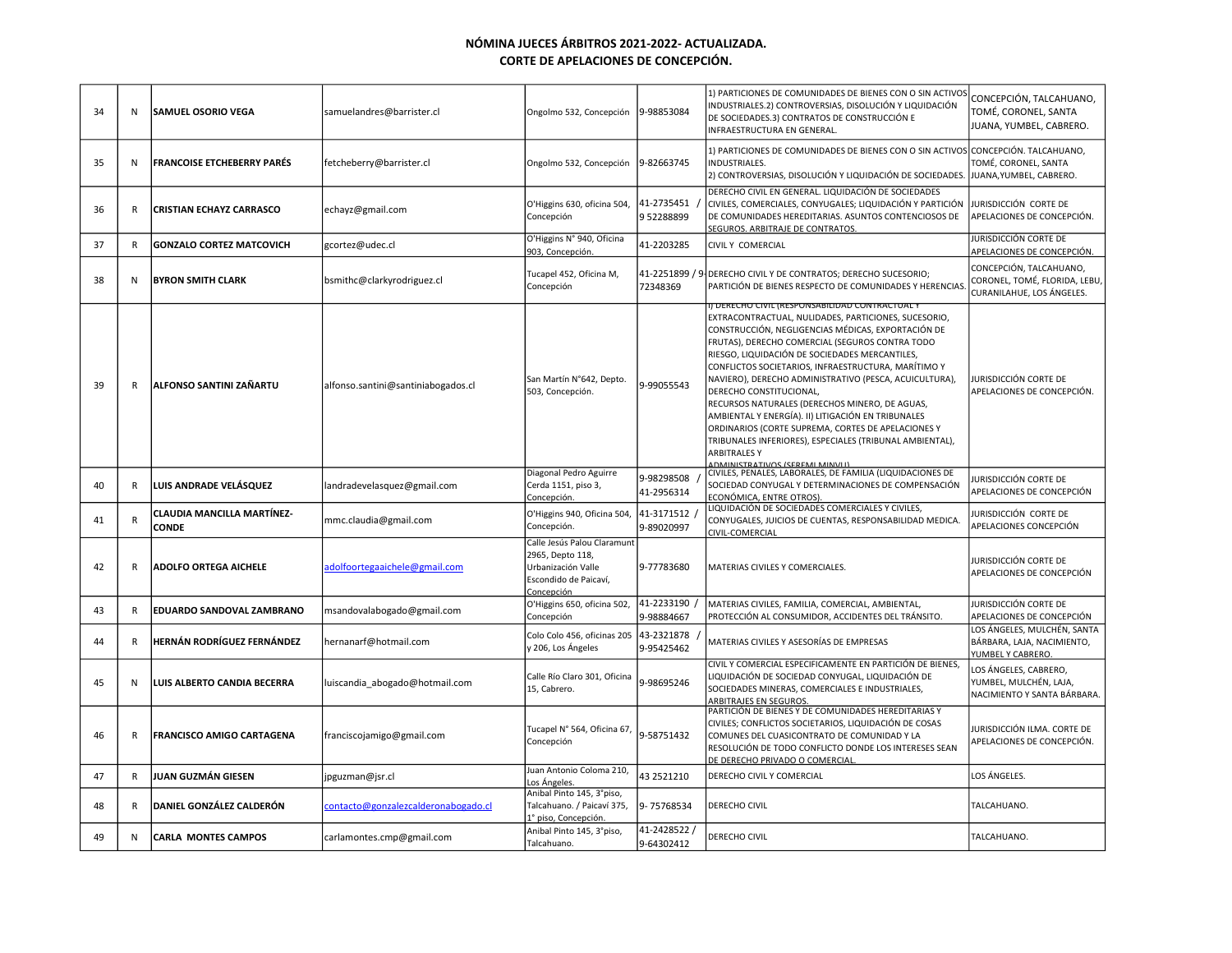| 50 | R            | <b>CRISTIAN FERNÁNDEZ LAMA</b>       | cfernandezlama@gmail.com              | O'Higgins 816, Oficina 31,<br>Concepción                                                                 | 41-2235810<br>9-88897812   | DERECHO CIVIL EN GENERAL Y EN ESPECIAL DERECHO DE BIENES,<br>RESPONSABILIDAD CIVIL Y PARTICIONES                                                                                                                                                                                                        | CONCEPCIÓN, CHIGUAYANTE,<br>SAN PEDRO DE LA PAZ, PENCO,<br>TOMÉ Y TALCAHUANO.               |
|----|--------------|--------------------------------------|---------------------------------------|----------------------------------------------------------------------------------------------------------|----------------------------|---------------------------------------------------------------------------------------------------------------------------------------------------------------------------------------------------------------------------------------------------------------------------------------------------------|---------------------------------------------------------------------------------------------|
| 51 | N            | <b>PAULA NIETO PINO</b>              | paulanietopino@gmail.com              | O'Higgins 816, Oficina 31,<br>Concepción.                                                                | 9-90791706                 | A) DERECHO CIVIL Y, EN ESPECIAL, DERECHO DE BIENES,<br>RESPONSABILIDAD CIVIL Y PARTICIONES; Y B) DERECHO<br>AMBIENTAL, ENERGÍAS Y RECURSOS NATURALES.                                                                                                                                                   | COMUNAS DE CONCEPCIÓN,<br>CHIGUAYANTE, SAN PEDRO DE LA<br>PAZ, PENCO, TOMÉ Y<br>TALCAHUANO. |
| 52 | R            | <b>SEBASTIÁN CHÁVEZ QUEZADA</b>      | schavez@ccdwabogados.cl               | Diagonal Pedro Aguirre<br>Cerda N° 1075, primer piso,<br>Oficina 1, Concepción.                          | 41-2218314 /<br>9-81335725 | PARTICIONES DE COMUNIDADES, SEAN ESTAS HEREDITARIAS O DE JURISDICCIÓN CORTE DE<br>OTRA NATURALEZA Y MATERIAS DE SEGUROS.                                                                                                                                                                                | APELACIONES DE CONCEPCIÓN.                                                                  |
| 53 | $\mathsf{R}$ | IVÁN MOSCOSO GATICA                  | ivanmoscosogatica@hotmail.com         | San Martín 553, Oficina<br>501, Concepción.                                                              | 987690760                  | DERECHO COMERCIAL Y CIVIL (RESPONSABILIDAD<br>CONTRACTUAL Y EXTRACONTRACTUAL, NULIDADES,<br>PARTICIONES, SUCESORIO).                                                                                                                                                                                    | JURISDICCIÓN CORTE DE<br>APELACIONES DE CONCEPCIÓN.                                         |
| 54 | R            | <b>RENZO MUNITA MARAMBIO</b>         | renzomunita@udd.cl                    | Ainavillo 456, 5° piso,<br>Concepción.                                                                   | 9-63000202                 | PARTICIONES, LIQUIDACIONES DE SOCIEDADES Y DE<br>COMUNIDADES.                                                                                                                                                                                                                                           | JURISDICCIÓN CORTE DE<br>APELACIONES DE CONCEPCIÓN.                                         |
| 55 | R            | <b>MAURICIO ORTIZ SOLORZA</b>        | mauricio.ortiz@ucsc.cl                | o'Higgins 816, Oficina 35,<br>Concepción                                                                 | 41-2247730;<br>9-82300029  | DERECHO COMERCIAL Y DERECHO CIVIL (EJ: PARTICIÓN DE<br>BIENES, DE COMUNIDAD HEREDITARIA, MATERIA<br>SOCIETARIA, DE SEGUROS, INMOBILIARIOS, ETC.).                                                                                                                                                       | iurisdicción corte de<br>APELACIONES DE CONCEPCIÓN                                          |
| 56 | R            | <b>FRANCISCO VILLARROEL MATAMALA</b> | franciscovillarroelmatamala@gmail.com | Séptimo de Línea 1080,<br>Cañete                                                                         | 9 94745011                 | DERECHO LABORAL, COMERCIAL Y CIVIL                                                                                                                                                                                                                                                                      | CAÑETE Y LEBU                                                                               |
| 57 | $\mathsf{R}$ | <b>RODRIGO PALACIOS BAZA</b>         | rpalacios@justiciaarbitral.com        | Ongolmo 352, Concepción                                                                                  | 977820974<br>/2-26960622   | 1) PARTICIONES DE COMUNIDADES DE BIENES CON O SIN ACTIVOS<br>INDUSTRIALES. 2) CONTROVERSIAS, DISOLUCIÓN Y LIQUIDACIÓN<br>DE SOCIEDADES. 3) ARBITRAJE DE SEGUROS. 4) CONTRATOS DE<br>CONSTRUCCIÓN E INFRACTUCTURA EN GENERAL. 5) INSOLVENCIA.<br>6) CONTRATOS DE CONCESIÓN DE OBRA PÚBLICA.              | CONCEPCIÓN.                                                                                 |
| 58 | $\mathsf{R}$ | JEAN PIERRE LATSAGUE LIGHTWOOD       | latsague@latsague.cl                  | Tucapel Nº 142, Concepció                                                                                | 41-2563500<br>9-81384810   | II) DERECHO CIVIL, II) DERECHO COMERCIAL Y TRIBUTARIO Y<br>III) DERECHO ADMINISTRATIVO.                                                                                                                                                                                                                 | JURISDCCIÓN CORTE DE<br>APELACIONES DE CONCEPCIÓN.                                          |
| 59 | N            | <b>CRISTOPHER RIVAS HERMOSILLA</b>   | cristopher.rivashermosilla@gmail.com  | San Martín N°690,<br>Mulchén.                                                                            | 9-42639469                 | DERECHO CIVIL, PARTICULARMENTE EN LA DESIGNACIÓN DE<br>JUICIOS PARTICIONALES.                                                                                                                                                                                                                           | MULCHÉN.                                                                                    |
| 60 | R            | <b>RODRIGO PADILLA BERNEDO</b>       | padilla@latsague.cl                   | Tucapel 142, Concepción                                                                                  | 9-66189568<br>41-2563500   | I) DERECHO CIVIL, II) DERECHO COMERCIAL Y III) DERECHO<br>ADMINISTRATIVO.                                                                                                                                                                                                                               | JURISDICCIÓN CORTE DE<br>APELACIONES DE CONCEPCIÓN.                                         |
| 61 | R            | <b>SERGIO TAPIA ELORZA</b>           | etapia@tapiaelorza.cl                 | Colo Colo Nº 379, oficina<br>604, Concepción                                                             | 41 2851724                 | DERECHO CIVIL, DERECHO COMERCIAL                                                                                                                                                                                                                                                                        | JURISDICCIÓN CORTE DE<br>APELACIONES DE CONCEPCIÓN.                                         |
| 62 | R            | <b>PATRICIA CASTRO HIDALGO</b>       | pcastro@surcompliance.cl              | Vía del Río 3825, Depto<br>405, Villuco, Chiguayante.                                                    | 9-79793671                 | DERECHO MARÍTIMO Y PESQUERO, DERECHO ADMINISTRATIVO,<br>DERECHO CIVIL.                                                                                                                                                                                                                                  | CONCEPCIÓN Y TALCAHUANO                                                                     |
| 63 | $\mathsf{R}$ | <b>RODRIGO MORALES BEUSTER</b>       | rmoralesbeuster@vtr.net               | Las Heras N° 1116, oficina<br>1, Concepción                                                              | 41 2246482<br>9-93532360   | MATERIAS CIVILES ESPECIALMENTE CONTRACTUALES,<br>INDEMNIZATORIAS Y SUCESORIAS, LABORALES, INMOBILIARIAS Y<br>LEY DE PROTECCIÓN AL CONSUMIDOR.                                                                                                                                                           | CONCEPCIÓN, TALCAHUNAO,<br>CORONEL, SAN PEDRO DE LA PAZ.                                    |
| 64 | $\mathsf{R}$ | <b>MANUEL CORDOVA SALINAS</b>        | mvcordovas@gmail.com                  | Anibal Pinto Nº 2266-A,<br>Depto. 203, Concepción                                                        | 9-98475760                 | DERECHO CIVIL, DERECHO COMERCIAL.                                                                                                                                                                                                                                                                       | CONCEPCIÓN, TALCAHUANO,<br>TOMÉ, CORONEL Y LOTA.                                            |
| 65 | R            | <b>CONSTANZA CORNEJO ORTIZ</b>       | constanzacornejoortiz@gmail.com       | Lincoyán 255, Concepción.                                                                                | 9-81204008                 | CIVILES Y DE FAMILIA                                                                                                                                                                                                                                                                                    | JURISDICCIÓN CORTE DE<br>APELACIONES DE CONCEPCIÓN                                          |
| 66 | $\mathsf{R}$ | JUAN SANDOVAL OYANEDER               | juanignaciosandovalo@gmail.com        | O'Higgins 650, oficina 502,<br>Concepción                                                                | 9-84345350                 | MATERIAS CIVILES (RESPONSABILIDAD CIVIL Y MÉDICA,<br>PARTICIONES EN COMUNIDADES, RESOLUCIÓN DE CONFLICTOS,<br>CONTRATOS); FAMILIA (LIQUIDACIÓN DE SOCIEDAD CONYUGAL);<br>COMERCIALES (DERECHOS DE SEGUROS, LIQUIDACIÓN DE<br>SOCIEDADES); LABORAL, PROTECCIÓN AL CONCUMIDOR,<br>ACCIDENTES DE TRÁNSITO. | JURISDICCIÓN CORTE DE<br>APELACIONES DE CONCEPCIÓN.                                         |
| 67 | R            | CARLOS CÉSPEDES MUÑOZ                | .cespedes.m@gmail.com                 | Ongolmo 532, Concepción                                                                                  | 9-98284680                 | DERECHO CIVIL, COMERCIAL, CONFLICTOS PATRIMONIALES.                                                                                                                                                                                                                                                     | JURISDICCIÓN CORTE DE<br>APELACIONES DE CONCEPCIÓN.                                         |
| 68 | N            | DÁMARIS HERNÁNDEZ MUÑOZ              | hernandezdamaris6@gmail.com           | Jesús Palou Claramunt<br>2965, Depto. 118,<br>Urbanización Valle<br>Escondido de Paicaví,<br>Concepción. | 9-72164258                 | <b>CIVILES Y COMERCIALES</b>                                                                                                                                                                                                                                                                            | JURISDICCIÓN CORTE DE<br>APELACIONES DE CONCEPCIÓN.                                         |
| 69 | N            | <b>MANUEL BARRÍA PAREDES</b>         | mbarriaparedes@gmail.com              | Anibal Pinto N°80,<br>Concepción.                                                                        | 9-88996159                 | DERECHO CIVIL, DERECHO SUCESORIO.                                                                                                                                                                                                                                                                       | CONCEPCIÓN, CHIGUAYANTE,<br>SAN PEDRO DE LA PAZ                                             |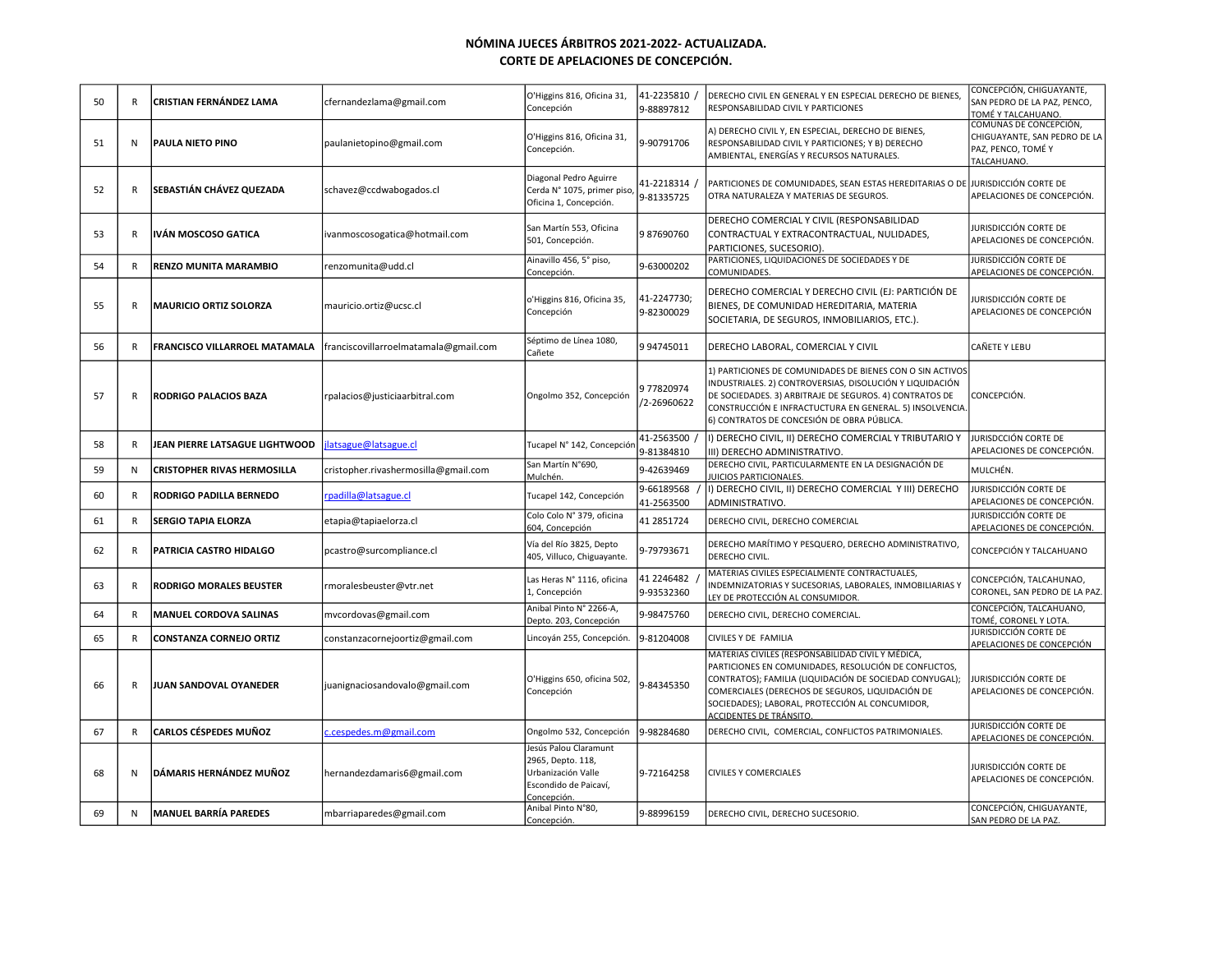| 70 | R | LLUIS UBILLA GRANDI              | luisubilla@ubillabogados.cl                              | O'Higgins 536, oficina 3,<br>Concepción                                                            | 41-2226002<br>41-3186128                             | DERECHO CIVIL Y COMERCIAL, DERECHO SUCESORIO Y DERECHO<br>DE TÍTULOS DE CRÉDITOS.                                                                                                                                                        | CONCEPCIÓN, TOMÉ, PENCO.<br>SAN PEDRO DE LA PAZ,<br>TALCAHUANO, CHIGUAYANTE Y<br>ARAUCO.                                                                                                                       |
|----|---|----------------------------------|----------------------------------------------------------|----------------------------------------------------------------------------------------------------|------------------------------------------------------|------------------------------------------------------------------------------------------------------------------------------------------------------------------------------------------------------------------------------------------|----------------------------------------------------------------------------------------------------------------------------------------------------------------------------------------------------------------|
| 71 | R | <b>ANDRÉS FLORES GALLEGOS</b>    | afloresabogado@gmail.com;<br>aflores@floresmunoz.cl      | Cochrane 635, Torre A,<br>Oficina 406, Concepción                                                  | 41 2921723;<br>41 2921724;<br>9 84184972             | DERECHO SUCESORIO, COMPRENDIENDO LA PARTICIÓN DE<br>COMUNIDADES HEREDITARIAS, DERECHO COMERCIAL,<br>COMPRENDIENDO LA DIVISIÓN Y LIQUIDACIÓN DE COMUNIDADES<br>CIVILES Y COMERCIALES EN GENERAL                                           | CONCEPCIÓN, TALCAHUANO.                                                                                                                                                                                        |
| 72 | N | RICARDO GUEVARA ÁLVEZ            | rguevara@duranguevara.cl                                 | Calle Salas N°445,<br>Depto.208, Concepción.                                                       | 98857992                                             | 41-3619607 / 9 DERECHO COMERCIAL, CIVIL Y ASUNTOS QUE REQUIERAN<br>CONOCIMIENTOS CONTABLES Y TRIBUTARIOS.                                                                                                                                | PROVINCIA DE CONCEPCIÓN,<br>PROVINCIA DEL BÍO BÍO CON<br>EXCEPCIÓN DE LA COMUNA DE<br>SANTA BÁRBARA                                                                                                            |
| 73 | N | MANUEL DURÁN VARGAS              | mduran@duranguevara.cl                                   | Av. Bernardo O'Higgins<br>N°650, Oficina 403,<br>Concepción.                                       | 99916921                                             | 41-3619607 / 9 DERECHO COMERCIAL, CIVIL Y ASUNTOS QUE REQUIERAN<br>CONOCIMIENTOS CONTABLES Y TRIBUTARIOS.                                                                                                                                | PROVINCIA DE CONCEPCIÓN,<br>PROVINCIA DEL BÍO BÍO CON<br>EXCEPCIÓN DE LA COMUNA DE<br>SANTA BÁRBARA                                                                                                            |
| 74 | N | <b>DANIEL OKSENBERG GONZÁLEZ</b> | doksenberg@osycia.cl                                     | B. Arana 492, Oficina 61,<br>Concepción.                                                           | 2-32243186 / 9<br>62388366                           | CIVIL Y COMERCIAL.                                                                                                                                                                                                                       | PROVINCIA DE CONCEPCIÓN.                                                                                                                                                                                       |
| 75 | N | <b>CRISTIAN LÓPEZ PAULUS</b>     | clopezpaulus@gmail.com;<br>clopezpaulus@gestionaccion.cl | Av. Vitacura N°6844,<br>Oficina 4, Vitacura,<br>Santiago.                                          | 9-61552924                                           | MATERIAS CIVILES Y COMERCIALES, LIQUIDACIONES DE<br>SOCIEDADES CIVILES Y COMERCIALES, COMUNIDADES<br>HEREDITARIAS Y SOLUCIÓN DE CONFLICTOS EN MATERIAS<br>COMERCIALES Y, DE CONSTRUCCIÓN CON ÉNFASIS EN ASPECTOS<br><b>INMOBILIARIOS</b> | JURISDICCIÓN CORTE DE<br>APELACIONES DE CONCEPCIÓN.                                                                                                                                                            |
| 76 | N | <b>CRISTIAN LESCOT JEREZ</b>     | clescot@gmail.com                                        | Calle profesora Amanda<br>Labarca (Ex Almirante<br>Lorenzo Gotuzzo) N°96,<br>Oficina 23, Santiago. | 99697523                                             | 2-26716150 / 9 DERECHO CIVIL Y COMERCIAL, ESPECIALMENTE EN PARTICIONES<br>DE HERENCIAS Y JUICIOS DE CARÁCTER COMERCIAL.                                                                                                                  | JURISDICCIÓN CORTE<br>APELACIONES DE CONCEPCIÓN.                                                                                                                                                               |
| 77 | R | <b>JORGE CONGREVE TRABUCCO</b>   | j.congreve.62@gmail.com                                  | Guillermo Vergara N°1473,<br>Los Canelos, San Pedro de<br>a Paz.                                   | 9-74445286                                           | PARTICIÓN DE COMUNIDADES HEREDITARIAS Y COMUNIDADES<br>QUEDADAS AL DISOLVERSE LA SOCIEDAD CONYUGAL.                                                                                                                                      | FLORIDA.                                                                                                                                                                                                       |
| 78 | R | <b>GERARDO MISENE HERNÁNDEZ</b>  | gmisene@gmail.com                                        | Barros Arana 780, oficina<br>302, Concepción                                                       | 41-2748966<br>9-85296200                             | DERECHO CIVIL                                                                                                                                                                                                                            | CONCEPCIÓN, TALCAHUANO                                                                                                                                                                                         |
| 79 | R | JORGE YÁÑEZ SANTIBÁÑEZ           | jorge.yanez@mcys.cl                                      | Colo Colo 379, oficina 1709<br>Concepción                                                          | 9-96399088<br>41-2748585                             | BIENES RAÍCES, SOCIEDADES COMERCIALES, COMUNIDADES<br>HEREDITARIAS, DERECHO DE AGUAS Y BOSQUES                                                                                                                                           | JURISDICCIÓN CORTE DE<br>APELACIONES DE CONCEPCIÓN.                                                                                                                                                            |
| 80 | R | <b>EDUARDO SALAS CÁRCAMO</b>     | eduardosalas65@gmail.com                                 | San Martín Nº 710, oficina<br>C, Concepción                                                        | 41-2226594<br>41-2215889<br>41-2232856<br>9-98853078 | DERECHO COMERCIAL Y CIVIL.                                                                                                                                                                                                               | JURISDICCIÓN CORTE DE<br>APELACIONES DE CONCEPCIÓN.                                                                                                                                                            |
| 81 | R | <b>DANIELLA BOERO GASPARINI</b>  | daniboerog@gmail.com                                     | Barros Arana 243, 3° piso,<br>Concepción.                                                          | 41-2215889<br>9-99191071                             | DERECHO COMERCIAL Y CIVIL.                                                                                                                                                                                                               | Jurisdicción corte de<br>APELACIONES DE CONCEPCIÓN.                                                                                                                                                            |
| 82 | N | <b>CARLOS DE BORGUIE VEGA</b>    | cdeborguie@gmail.com                                     | Ainavillo 513, Concepción.                                                                         | 41-2730664 / 9<br>87588584                           | DERECHO CIVIL                                                                                                                                                                                                                            | CONCEPCIÓN.                                                                                                                                                                                                    |
| 83 | R | VALESKA SAINT JOUR RUDOLPH       | saintjourabogados@gmail.com                              | Av.Campos Deportivos<br>N°575, Depto. 41,<br>Concepción.                                           | 9-81367669                                           | JUICIOS DE PARTICIÓN.                                                                                                                                                                                                                    | CONCEPCIÓN, TALCAHUANO,<br>NACIMIENTO, LOS ÁNGELES,<br>ARAUCO.                                                                                                                                                 |
| 84 | R | JAVIER TRONCOSO FALGERETE        | javtronfal@gmail.com                                     | O'Higgins 940, oficina 411,<br>Concep                                                              | 9-98869753<br>41-2238782                             | <b>CIVIL Y COMERCIAL</b>                                                                                                                                                                                                                 | JURISDICCIÓN CORTE DE<br>APELACIONES DE CONCEPCIÓN.                                                                                                                                                            |
| 85 | R | JORGE ZENTENO UNDURRAGA          | jorgezenteno@zentenocia.cl                               | Matías Cousiño 82, oficina<br>702, Santiago                                                        | 2 24259040;<br>9 72111195                            | DERECHO CIVIL; DERECHO COMERCIAL                                                                                                                                                                                                         | CONCEPCIÓN, TALCAHUANO, LOS<br>TOMÉ,<br>ÁNGELES.<br>ARAUCO,<br>CORONEL, CAÑETE,<br>CABRERO,<br>BÁRBARA,<br>MULCHÉN,<br>SANTA<br>NACIMIENTO, LAJA, YUMBEL<br>FLORIDA, SANTA JUANA, LOTA,<br>LEBU Y CURANILAHUE. |
| 86 | N | <b>CRISTIAN AEDO BARRENA</b>     | aedobarrena@me.com                                       | Rengo N°444, Concepción.                                                                           | 9-88680876                                           | DERECHO CIVIL, DERECHO COMERCIAL.                                                                                                                                                                                                        | JURISDICCIÓN CORTE<br>APELACIONES DE CONCEPCIÓN.                                                                                                                                                               |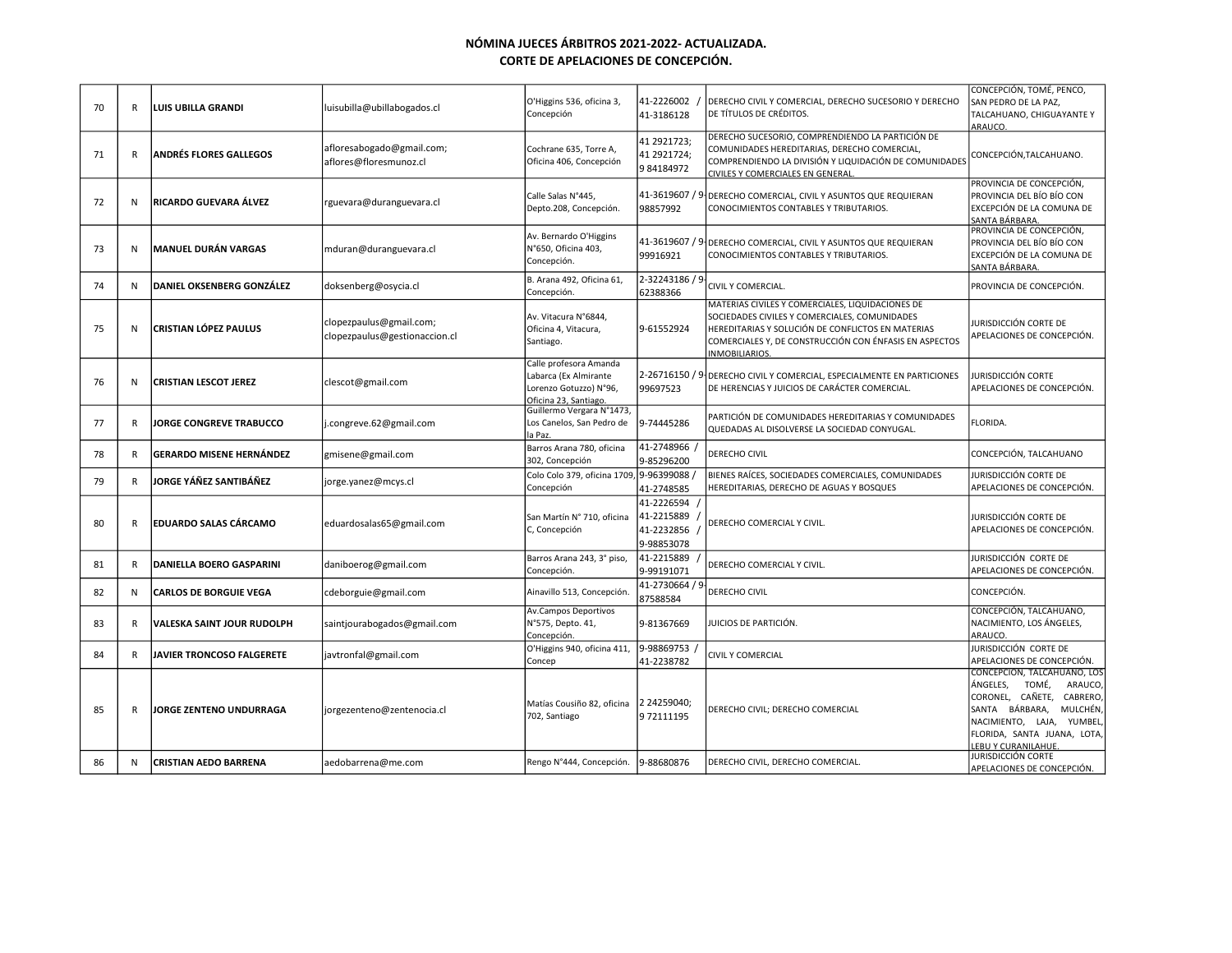| 87  | R            | <b>CRISTHOPER MONTECINO VENEGAS</b> | abogadomontecino@outlook.com | Castellón nº 764,<br>concepción                                                        | , 41-2214967<br>9-64649129 | CIVIL-COMERCIAL-LABORAL                                                                                                                                                                                                                                                                                                                                                                                                                                                                                                                                                                                                                                                | FLORIDA; CONCEPCION;<br>TALCAHUANO; TOME;<br>CORONEL, LOTA; ARAUCO;<br>CURANILAHUE; LOS ANGELES;<br>CAÑETE; TIRUA; LEBU;<br>CABRERO; YUMBEL;<br>NACIMIENTO; SANTA JUANA. |
|-----|--------------|-------------------------------------|------------------------------|----------------------------------------------------------------------------------------|----------------------------|------------------------------------------------------------------------------------------------------------------------------------------------------------------------------------------------------------------------------------------------------------------------------------------------------------------------------------------------------------------------------------------------------------------------------------------------------------------------------------------------------------------------------------------------------------------------------------------------------------------------------------------------------------------------|--------------------------------------------------------------------------------------------------------------------------------------------------------------------------|
| 88  | R            | VERÓNICA SEPÚLVEDA SÁNCHEZ          | veronicasepulvedas@gmail.com | Tucapel 735, oficina 16,<br>Concepción; Camino a<br>Carampangue 235, Arauco.           | 41-2465671<br>9-98432878   | DERECHO CIVIL (PARTICIONES, LIQUIDACIÓN COMUNIDAD<br>HEREDITARIA, LIQUIDACIÓN SOCIEDAD CONYUGAL, ARBITRAJE EN<br>SOCIEDADES, ARBITRAJE EN CONTRATOS); DERECHO DE FAMILIA<br>(LIQUIDACIÓN SOCIEDAD CONYUGAL)                                                                                                                                                                                                                                                                                                                                                                                                                                                            | CONCEPCIÓN, TALCAHUANO,<br>CORONEL, LOTA Y ARAUCO.                                                                                                                       |
| 89  | R            | RENATO OYARZÚN AGUILAR              | renatooyarzun@gmail.com      | Tucapel 735, oficina 16,<br>Concepción; Camino a<br>Carampangue 235, Arauco.           | 41-2465671<br>9-87751116   | A) ÁREA CIVIL (PARTICIONES, LIQUIDACIÓN COMUNIDAD<br>HEREDITARIA, LIQUIDACIÓN SOCIEDAD CONYUGAL, PARTICIÓN Y<br>LIQUIDACIÓN OTRAS COMUNIDADES, ARBITRAJE EN MATERIA DE<br>CONTRATOS). B)ÁREA COMERCIAL ARBITRAJE EN SOCIEDADES,<br>ARBITRAJE EN MATERIA DE PROPIEDAD INTELECTUAL.                                                                                                                                                                                                                                                                                                                                                                                      | CONCEPCIÓN, TALCAHUANO,<br>CORONEL, LOTA Y ARAUCO                                                                                                                        |
| 90  | N            | <b>JOSÉ ECHEVERRÍA CONCHA</b>       | echeverria1051@gmail.com     | Calle Nogueira N°1051,<br>Tomé.                                                        | 41-2841318 /<br>98431644   | 41-2950207 / 9 DERECHO CIVIL, FAMILIA, COMERCIAL, Y LABORAL.                                                                                                                                                                                                                                                                                                                                                                                                                                                                                                                                                                                                           | TOMÉ, CONCEPCIÓN,<br>TALCAHUANO, SANTA JUANA Y<br>YUMBEL.                                                                                                                |
| 91  | N            | <b>CAMILA ROBLES MONTECINOS</b>     | camilaroblesm@gmail.com      | Orompello 129, Depto. 803<br>Concepción.                                               | 9-73074837                 | <b>CIVIL Y COMERCIAL</b>                                                                                                                                                                                                                                                                                                                                                                                                                                                                                                                                                                                                                                               | JURISDICCIÓN CORTE DE<br>APELACIONES DE CONCEPCIÓN.                                                                                                                      |
| 92  | $\mathsf{R}$ | <b>CARLOS MARTÍNEZ DEL RÍO</b>      | mdelrio55@gmail.com          | Séptimo de Línea 1080,<br>Cañete                                                       | NO INDICA                  | JUICIOS DE PARTICIÓN, DE COMUNIDADES HEREDITARIAS,<br>LIQUIDACIÓN DE SOCIEDADES CONYUGALES Y COMERCIALES Y DE<br>TODO TIPO DE COMUNIDADES.                                                                                                                                                                                                                                                                                                                                                                                                                                                                                                                             | CAÑETE, LEBU Y CURANILAHUE.                                                                                                                                              |
| 93  | N            | JENARO MURILLO SÁNCHEZ              | jmurillos@vtr.net            | Castellón N°96, piso1,<br>Concepción / Calle<br>Thompson 56, Oficina B,<br>Talcahuano. | 9-77956075                 | DERECHO PROCESAL-ARBITRAJE FORZOSO Y ODR.                                                                                                                                                                                                                                                                                                                                                                                                                                                                                                                                                                                                                              | CONCEPCIÓN, TALCAHUANO Y<br>CORONEL.                                                                                                                                     |
| 94  | R            | <b>EDUARDO ITURRA PEZO</b>          | edo.iturra@gmail.com         | O'Higgins 1186, Oficina<br>302, Concepción /<br>Caupolican 406, Arauco.                | 41-2735454<br>9-98412193   | DERECHO CIVIL, COMERCIAL Y DERECHO LABORAL.                                                                                                                                                                                                                                                                                                                                                                                                                                                                                                                                                                                                                            | CONCEPCIÓN, TALCAHUANO, LOS<br>ÁNGELES, CORONEL, SANTA<br>JUANA, ARAUCO Y<br>CURANILAHUE.                                                                                |
| 95  | $\mathsf{R}$ | <b>OSCAR OYARZO VERA</b>            | oscaroyarzovera@gmail.com    | O'Higgins 650, oficina 304,<br>Concepción                                              | 9-98712586                 | <b>DERECHO CIVIL</b>                                                                                                                                                                                                                                                                                                                                                                                                                                                                                                                                                                                                                                                   | CONCEPCIÓN, TALCAHUANO.                                                                                                                                                  |
| 96  | $\mathsf{N}$ | <b>SANTIAGO ACEVEDO FERRER</b>      | santiago@acevedourzua.com    | Camino a Antuco Km. 3.3,<br>sitio 42, Comuna de Los<br>Ángeles.                        | 9-57784212                 | I) DERECHO CIVIL (RESPONSABILIDAD CONTRACTUAL Y<br>EXTRACONTRACTUAL, NULIDADES, PARTICIONES, SUCESORIO,<br>CONSTRUCCIÓN, NEGLIGENCIAS MÉDICAS, EXPORTACIÓN DE<br>FRUTAS), DERECHO COMERCIAL (SEGUROS CONTRA TODO<br>RIESGO, LIQUIDACIÓN DE SOCIEDADES MERCANTILES,<br>CONFLICTOS SOCIETARIOS, INFRAESTRUCTURA, MARÍTIMO Y<br>NAVIERO), DERECHO ADMINISTRATIVO (PESCA, ACUICULTURA),<br>DERECHO CONSTITUCIONAL, RECURSOS NATURALES (DERECHOS<br>MINERO, DE AGUAS, AMBIENTAL Y ENERGÍA). II) LITIGACIÓN EN<br>TRIBUNALES ORDINARIOS (CORTE SUPREMA, CORTES DE<br>APELACIONES Y TRIBUNALES INFERIORES), ESPECIALES (TRIBUNAL<br>AMBIENTAL), ARBITRALES Y ADMINISTRATIVOS. | JURISDICCIÓN CORTE DE<br>APELACIONES DE CONCEPCIÓN.                                                                                                                      |
| 97  | R            | PEDRO HIDALGO SARZOSA               | pehidalgo@gmail.com          | Caupolicán 567, oficina<br>407, Concepción                                             | 9-98874680                 | DERECHO CIVIL Y COMERCIAL                                                                                                                                                                                                                                                                                                                                                                                                                                                                                                                                                                                                                                              | CONCEPCIÓN, TALCAHUANO,<br>TOMÉ, YUMBEL, CORONEL Y<br>OTA.                                                                                                               |
| 98  | $\mathsf{R}$ | <b>EDUARDO SOBARZO LANDEROS</b>     | sobarzo@eslconsultores.com   | O'Higgins 940, Oficina 402,<br>Concepción                                              | 9-77110549                 | DERECHO CIVIL, COMERCIAL, ADMINISTRATIVO, TRIBUTARIO.                                                                                                                                                                                                                                                                                                                                                                                                                                                                                                                                                                                                                  | CONCEPCIÓN, TALCAHUANO, LOS<br>ÁNGELES                                                                                                                                   |
| 99  | N            | <b>JORGE BECAR PEREIRA</b>          | jorge.becar@becar.cl         | Calle O'Higgins 940, Oficina<br>502, Concepción.                                       | 41-2228037/<br>41-2238159  | ASUNTOS CIVILES Y COMERCIALES.                                                                                                                                                                                                                                                                                                                                                                                                                                                                                                                                                                                                                                         | JURISDICCIÓN CORTE DE<br>APELACIONES DE CONCEPCIÓN.                                                                                                                      |
| 100 | N            | <b>CARLOS CAMPOS SÁNCHEZ</b>        | carloscamposs@live.com       | Las Heras N°2241,<br>Condominio Piedra Real,<br>Depto. N°1802-A,<br>Concepción.        | 9-66437117                 | DERECHO SUCESORIO, DERECHO DE LOS CONTRATOS, DERECHO<br>CORPORATIVO, DERECHO SOCIETARIO, DERECHO DEPORTIVO.                                                                                                                                                                                                                                                                                                                                                                                                                                                                                                                                                            | PROVINCIA DE CONCEPCIÓN.                                                                                                                                                 |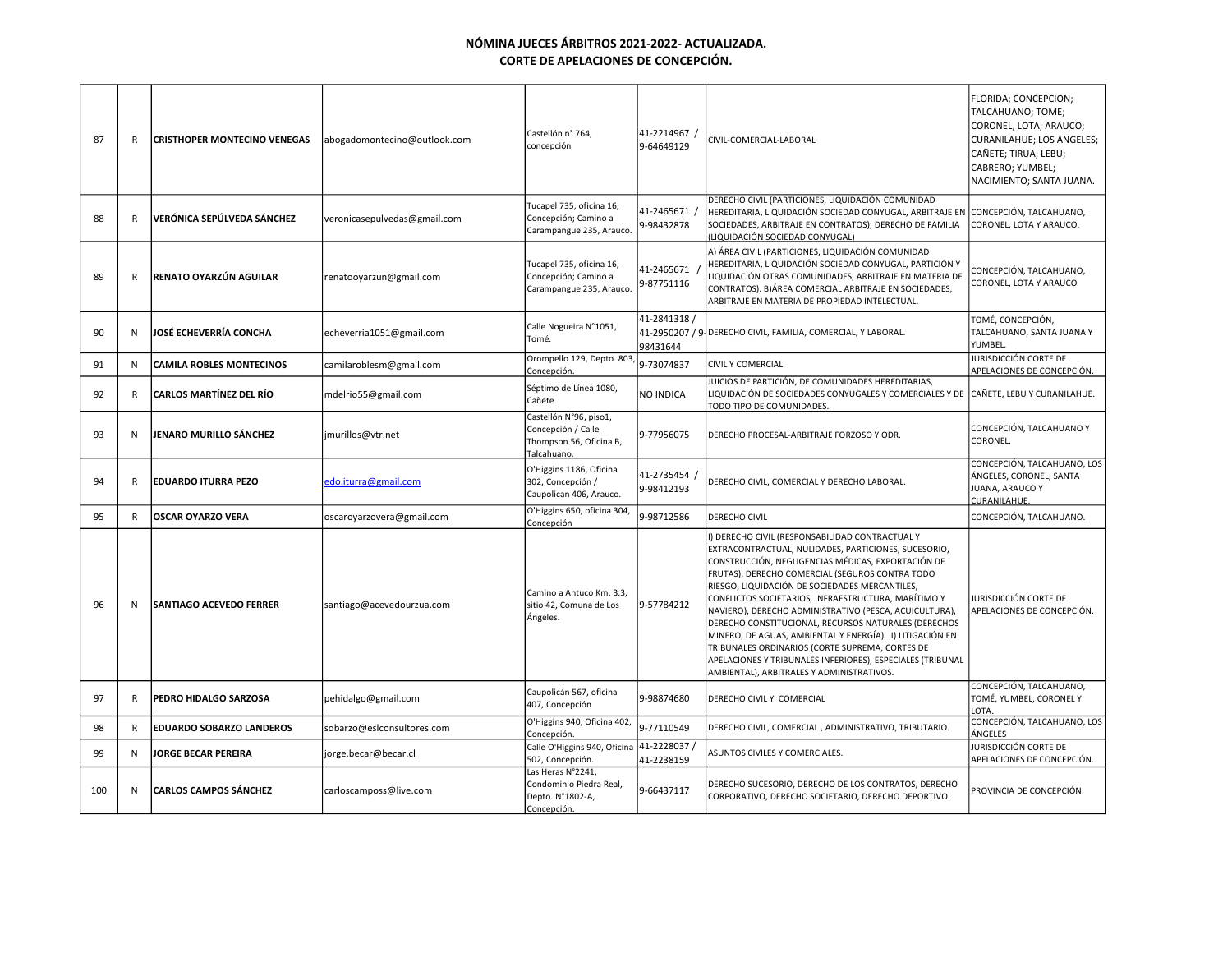| 101 | N            | <b>DAVID VARGAS ARAVENA</b>       | davidvargasaravena@hotmail.com                                    | Anibal Pinto 215, Oficina<br>607, Concepción.                                | 41-2227856 / 9<br>79666782 | DERECHO CIVIL                                                                                                                                                                                                                                                                                                                                                   | RADIO COMPRENDIDO DENTRO<br>DEL GRAN CONCEPCIÓN, QUE<br>COMPRENDE LAS COMUNAS DE<br>CONCEPCIÓN, TALCAHUANO,<br>CHIGUAYANTE, SAN PEDRO DE LA<br>PAZ, PENCO, LIRQUÉN, TOMÉ,<br><b>CORONEL Y LOTA</b>                                                                                                                                                   |
|-----|--------------|-----------------------------------|-------------------------------------------------------------------|------------------------------------------------------------------------------|----------------------------|-----------------------------------------------------------------------------------------------------------------------------------------------------------------------------------------------------------------------------------------------------------------------------------------------------------------------------------------------------------------|------------------------------------------------------------------------------------------------------------------------------------------------------------------------------------------------------------------------------------------------------------------------------------------------------------------------------------------------------|
| 102 | N            | <b>LUISA DONAT GUTIÉRREZ</b>      | donatabogados@gmail.com                                           | Anibal Pinto 215, Oficina<br>801, Concepción.                                | 41-2792601 / 9<br>53338956 | DERECHO CIVIL, COMERCIAL Y CORPORATIVO.                                                                                                                                                                                                                                                                                                                         | CONCEPCIÓN, TOMÉ Y<br>TALCAHUANO.                                                                                                                                                                                                                                                                                                                    |
| 103 | $\mathsf{R}$ | <b>JORGE FIGUEROA ARANEDA</b>     | ifigueroaaraneda@gmail.com                                        | Av. Colón 1038, Talcahuano                                                   | 9-98867728                 | DERECHO CIVIL, COMERCIAL, MARÍTIMO Y PESQUERO.                                                                                                                                                                                                                                                                                                                  | CONCEPCIÓN, TALCAHUANO,<br>CORONEL, TOMÉ                                                                                                                                                                                                                                                                                                             |
| 104 | $\mathsf{R}$ | <b>LEONARDO CONTRERAS MARISIO</b> | lcontreras@ccdwabogados.cl;<br>abogadoleonardocontreras@gmail.com | Diagonal Pedro Aguirre<br>Cerda 1075, primer piso,<br>Oficina 1, Concepción. | 41-2218314<br>9-84392857   | DERECHO CIVIL Y COMERCIAL                                                                                                                                                                                                                                                                                                                                       | JURISDICCIÓN CORTE DE<br>APELACIONES DE CONCEPCIÓN.                                                                                                                                                                                                                                                                                                  |
| 105 | ${\sf N}$    | LUIS ORTIZ JIMÉNEZ                | eleortizj@gmail.com                                               | Calle Nueve N°280, casa 3,<br>Lomás de San Andrés,<br>Concepción.            | 9-53965854                 | ARBITRAJE:DERECHO CIVIL, PARTICIONES Y LIQUIDACIONES DE<br>HERENCIAS, SOCIEDADES, COMUNIDADES, ETC., JUICIOS SOBRE<br>MATERIAS DE ARBITRAJE<br>VOLUNTARIO, INDEMNIZACIONES DE PERJUICIOS, CONTRATOS.                                                                                                                                                            | PROVINCIA DE CONCEPCIÓN, BIO<br>BÍO Y ARAUCO.                                                                                                                                                                                                                                                                                                        |
| 106 | N            | <b>LEONARDO GODOY ACOSTA</b>      | leogodoya@yahoo.es                                                | O'Higgins 1186, Oficina<br>713, Concepción.                                  | 9-94476067                 | DERECHO CIVIL, PARTICIONES DE BIENES.                                                                                                                                                                                                                                                                                                                           | COMUNA DE CONCEPCIÓN.                                                                                                                                                                                                                                                                                                                                |
| 107 | $\mathsf{R}$ | FERNANDO FIERRO SANHUEZA          | fernandofierroabogado@gmail.com                                   | Caupolicán 728, 2° piso,<br>Curanilahue                                      | 9-82337876                 | DERECHO CIVIL Y DERECHO DE FAMILIA                                                                                                                                                                                                                                                                                                                              | CURANILAHUE.                                                                                                                                                                                                                                                                                                                                         |
| 108 | R            | <b>ALEX MOYA SOTO</b>             | alexmoya.abogado@gmail.com                                        | Colo Colo 379, Oficina<br>1709, Concepción.                                  | 41-2748585<br>9-56793494   | ARBITRAJES FORZOSOS, INDIVISIÓN Y PARTICIÓN DE BIENES,<br>LIQUIDACIÓN SOCIEDAD CONYUGAL Y SOCIEDADES CIVILES.                                                                                                                                                                                                                                                   | JURISDICCIÓN CORTE DE<br>APELACIONES DE CONCEPCIÓN.                                                                                                                                                                                                                                                                                                  |
| 109 | $\mathsf{R}$ | <b>MARIANELA ESCOBAR MELO</b>     | marianelaescobar.abogada@gmail.com                                | Balmaceda Nº 408, oficina 2<br>A, Laja.                                      | 9-82063297                 | DERECHO CIVIL Y DERECHO DE FAMILIA.                                                                                                                                                                                                                                                                                                                             | LAJA, SAN ROSENDO, LOS<br>ÁNGELES, NACIMIENTO, YUMBEL<br><b>CABRERO</b>                                                                                                                                                                                                                                                                              |
| 110 | $\mathsf{R}$ | JUAN CARLOS TAPIA ELORZA          | jctapia@tapiaelorza.cl                                            | Colo Colo 379, oficina 604,<br>Concepción                                    | 41-2851724                 | DERECHO CIVIL, DERECHO COMERCIAL                                                                                                                                                                                                                                                                                                                                | CONCEPCIÓN, TALCAHUANO,<br>SAN PEDRO DE LA PAZ,<br>CHIGUAYANTE, PENCO, TOMÉ,<br><b>CORONEL Y LOTA</b>                                                                                                                                                                                                                                                |
| 111 | $\mathsf{R}$ | PATRICIO CAAMAÑO RIOSECO          | patriciojcr@gmail.com                                             | Loteo San José N°22, Los<br>Ángeles.                                         | 9-79052158                 | EN TODA CLASE DE MATERIAS CIVILES Y COMERCIALES,<br>ESPECIALMENTE EN LIQUIDACIÓN DE SOCIEDADES Y SUCESIONES,<br>PARTICIONES Y ADJUDICACIONES, DIFERENCIAS DE<br>INTERPRETACIÓN CONTRACTUALES Y TÉRMINO DE CONTRATOS<br>SOCIETARIOS                                                                                                                              | PROVINCIA DEL BÍO BÍO.                                                                                                                                                                                                                                                                                                                               |
| 112 | N            | <b>JORGE AILLAPÁN QUINTEROS</b>   | abogado@aillapan.cl                                               | Freire 480-D, Comuna de<br>Penco.                                            | 9-63726029                 | TIERRAS INDÍGENAS, CONSULTA INDÍGENA (CONVENIO Nº 169<br>OIT) Y DERECHO INDÍGENA (EN GENERAL). PROPIEDAD<br>INTELECTUAL, DERECHOS DE AUTOR, MARCAS COMERCIALES,<br>DERECHO A LA PROPIA IMAGEN, ACTOS Y CONTRATOS EN<br>INTERNET QUE INVOLUCRAN PROPIEDAD INTELECTUAL, DATOS<br>PERSONALES, PRIVACIDAD, HONRA Y CESIÓN DE DERECHOS DE<br>IMAGEN DE LAS PERSONAS. | CONCEPCION, SAN PEDRO DE LA<br>PAZ, CHIGUAYANTE,<br>TALCAHUANO, HUALPÉN,<br>CORONEL, TOMÉ, PENCO,<br>HUALQUI, SANTA JUANA,<br>FLORIDA, LOTA, ARAUCO, LEBU,<br>CURANILAHUE, LOS ÁLAMOS,<br>CAÑETE, CONTULMO, TIRÚA, LOS<br>ÁNGELES, SANTA BÁRBARA,<br>MULCHÉN, ALTO BIOBÍO,<br>ANTUCO, LAJA, NACIMIENTO,<br>NEGRETE, QUILACO, QUILLECO,<br>AN ROSENDO |
| 113 | N            | ELÍAS JANA PILGRIM                | e janap@hotmail.com                                               | Calle Covadonga N°239,<br>Cañete.                                            | 9-96922441                 | DERECHO REGULATORIO (SECTORES REGULADOS), DERECHO,<br>INMOBILIARIO Y URBANÍSTICO, DERECHO CIVIL Y PROCESAL CIVIL.                                                                                                                                                                                                                                               | CAÑETE, LEBU, CURANILAHUE Y<br>ARAUCO.                                                                                                                                                                                                                                                                                                               |
| 114 | N            | <b>JUAN RIFFO CHÁVEZ</b>          | jcriffo@gmail.com                                                 | Anibal Pinto N°215, Oficina<br>607, Concepción.                              | 41-3166061<br>9-82108791   | DERECHO CIVIL Y DERECHO COMERCIAL.                                                                                                                                                                                                                                                                                                                              | PROVINCIA DE CONCEPCIÓN.                                                                                                                                                                                                                                                                                                                             |
| 115 | N            | <b>CLAUDIO QUEZADA FIGUEROA</b>   | claudioqf@gmail.com                                               | Parlamento de Negrete 83<br>San Pedro de la Paz.                             | 9-75829718                 | DERECHO COMERCIAL, DERECHO DE LA EMPRESA, TRAMITACIÓN<br>SEGUNDA INSTANCIA.                                                                                                                                                                                                                                                                                     | JURISDICCIÓN CORTE DE<br>APELACIONES DE CONCEPCIÓN.                                                                                                                                                                                                                                                                                                  |
| 116 | R            | JOSÉ LUIS LÓPEZ BLANCO            | asistente@aslcorp.cl                                              | Avenida Vitacura N°2909, 552943414.<br>of. 1204, Las Condes.                 |                            | PARTICIONES: LIQUIDACIONES DE SOCIEDAD CONYUGAL,<br>ASUNTOS COMERCIALES, CONTROVERSIAS ENTRE SOCIOS,<br>ADMINISTRACIÓN DE SOCIEDADES, CONTROVERSIAS MARÍTIMAS,<br>CONTROVERSIAS SOBRE SEGUROS.                                                                                                                                                                  | CONCEPCIÓN.                                                                                                                                                                                                                                                                                                                                          |
| 117 | N            | NANCY VALENZUELA SANHUEZA         | nancy.valenzuela.lawyer@gmail.com                                 | O'Higgins 1186, Oficina<br>304, Studio Sur,<br>Concepción.                   | 41-2227398 / 9<br>40209914 | DERECHO CIVIL; FAMILIA, RECONOCIMIENTO DE LA IDENTIDAD DE<br>GÉNERO, PROTECCIÓN INTEGRAL A LA INFANCIA, AMBIENTAL,<br>PENAL Y TECNOLÓGICO.                                                                                                                                                                                                                      | PROVINCIAS DE CONCEPCIÓN,<br>ARAUCO Y BÍO BÍO.                                                                                                                                                                                                                                                                                                       |